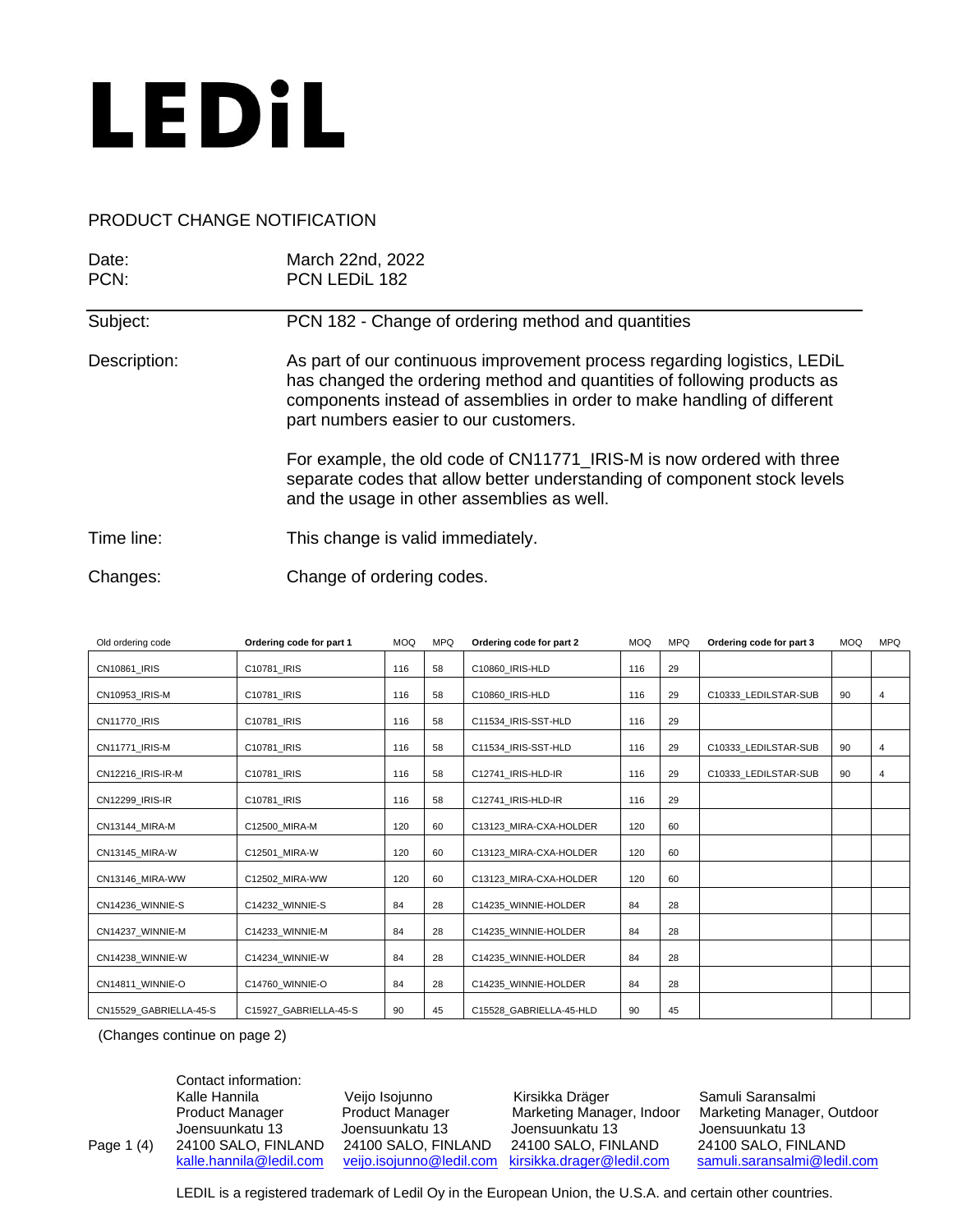## LEDIL

## (Changes continued from page 1)

| Old ordering code        | Ordering code for part 1 | <b>MOQ</b> | <b>MPQ</b> | Ordering code for part 2  | MOQ | <b>MPQ</b> | Ordering code for part 3 | <b>MOQ</b> | <b>MPQ</b> |
|--------------------------|--------------------------|------------|------------|---------------------------|-----|------------|--------------------------|------------|------------|
| CN15815_GABRIELLA-45-M   | C15810_GABRIELLA-45-M    | 90         | 45         | C15528_GABRIELLA-45-HLD   | 90  | 45         |                          |            |            |
| CN15816_GABRIELLA-45-W   | C15813_GABRIELLA-45-W    | 90         | 45         | C15528_GABRIELLA-45-HLD   | 90  | 45         |                          |            |            |
| CN15822_WINNIE-S-C       | C14232_WINNIE-S          | 84         | 28         | C15821_WINNIE-HLD-C       | 84  | 28         |                          |            |            |
| CN15824_WINNIE-M-C       | C14233_WINNIE-M          | 84         | 28         | C15821_WINNIE-HLD-C       | 84  | 28         |                          |            |            |
| CN15825_WINNIE-W-C       | C14234_WINNIE-W          | 84         | 28         | C15821_WINNIE-HLD-C       | 84  | 28         |                          |            |            |
| CN15826_WINNIE-O-C       | C14760_WINNIE-O          | 84         | 28         | C15821_WINNIE-HLD-C       | 84  | 28         |                          |            |            |
| CN16190_WINNIE-WW        | C16189_WINNIE-WW         | 84         | 28         | C14235_WINNIE-HOLDER      | 84  | 28         |                          |            |            |
| CN16191_WINNIE-WW-C      | C16189_WINNIE-WW         | 84         | 28         | C15821_WINNIE-HLD-C       | 84  | 28         |                          |            |            |
| CN16208_GABRIELLA-MIDI-S | C16193_GABRIELLA-MIDI-S  | 100        | 50         | C16192_GABRIELLA-MIDI-HLD | 100 | 50         |                          |            |            |
| CN16209_GABRIELLA-MIDI-M | C16194_GABRIELLA-MIDI-M  | 100        | 50         | C16192_GABRIELLA-MIDI-HLD | 100 | 50         |                          |            |            |
| CN16210_GABRIELLA-MIDI-W | C16195_GABRIELLA-MIDI-W  | 100        | 50         | C16192_GABRIELLA-MIDI-HLD | 100 | 50         |                          |            |            |
| CN16211_GABRIELLA-MIDI-O | C16196_GABRIELLA-MIDI-O  | 100        | 50         | C16192_GABRIELLA-MIDI-HLD | 100 | 50         |                          |            |            |
| CN16212_SURI-RS          | C16197_SURI-RS           | 100        | 50         | C16192_GABRIELLA-MIDI-HLD | 100 | 50         |                          |            |            |
| FCN10783_LE1-M           | F10434_LE1-M             | 288        | 48         | C10440_LE-LH1             | 288 | 48         |                          |            |            |
| FCN10784_LE1-RS          | F10451_LE1-RS            | 288        | 48         | C10440_LE-LH1             | 288 | 48         |                          |            |            |
| FCN10806_LR1-D           | F10628_LR1-D             | 288        | 48         | C10445_LR-LH1             | 288 | 48         |                          |            |            |
| FCN10890_LR1-W           | F10831_LR1-W             | 288        | 48         | C10445_LR-LH1             | 288 | 48         |                          |            |            |
| FCN12076_IRIS-SCREW      | F12075_IRIS              | 90         | 45         | C12202_IRIS-XP-HLD        | 90  | 15         |                          |            |            |
| FCN12103_IRIS-SCREW      | F12075_IRIS              | 90         | 45         | C12034_IRIS-XM-HLD        | 90  | 15         |                          |            |            |
| FCN12592_LE1-D-COP       | F13267_LE1-D-COP         | 288        | 48         | C10440_LE-LH1             | 288 | 48         |                          |            |            |
| FCN12775_IRIS-O          | F12075_IRIS              | 90         | 45         | C12034_IRIS-XM-HLD        | 90  | 15         | C12733_IRIS-SUB-O        | 90         | 4          |
| FCN13552_CRYSTAL-RS      | F12916_CRYSTAL-RS        | 64         | 32         | C13478_CRYSTAL-HLD        | 64  | 32         |                          |            |            |
| FCN13595_CRYSTAL-MINE    | F12985_CRYSTAL-MINE      | 64         | 32         | C13478_CRYSTAL-HLD        | 64  | 32         |                          |            |            |
| FN15380_RONDA-WAS        | F15156_RONDA-WAS         | 120        | 30         | F15155_RONDA-HLD-A        | 120 | 30         |                          |            |            |
| FN15381_RONDA-WWW        | F15157_RONDA-WWW         | 120        | 30         | F15155_RONDA-HLD-A        | 120 | 30         |                          |            |            |
| FN15387_RONDA-WW         | F15282_RONDA-WW          | 120        | 30         | F15155_RONDA-HLD-A        | 120 | 30         |                          |            |            |
| FN15388_RONDA-ZT45       | F15159_RONDA-ZT45        | 120        | 30         | F15155 RONDA-HLD-A        | 120 | 30         |                          |            |            |
| FN15552_RONDA-W          | F15443_RONDA-W           | 120        | 30         | F15155_RONDA-HLD-A        | 120 | 30         |                          |            |            |
| FN15622_RONDA-REC-60     | F15556_RONDA-REC-60      | 120        | 30         | F15155_RONDA-HLD-A        | 120 | 30         |                          |            |            |
| FN15679 RONDA-S          | F15667_RONDA-S           | 120        | 30         | F15155_RONDA-HLD-A        | 120 | 30         |                          |            |            |

(Changes continue on page 3)

Contact information: Page 2 (4) 24100 SALO, FINLAND

Kalle Hannila **Veijo Isojunno** Kirsikka Dräger Samuli Saransalmi<br>Product Manager Product Manager Marketing Manager, Indoor Marketing Manager Joensuunkatu 13 Joensuunkatu 13 Joensuunkatu 13 Joensuunkatu 13

Product Manager **Product Manager** Marketing Manager, Indoor Marketing Manager, Outdoor [kalle.hannila@ledil.com](mailto:kalle.hannila@ledil.com) [veijo.isojunno@ledil.com](mailto:veijo.isojunno@ledil.com) [kirsikka.drager@ledil.com](mailto:kirsikka.drager@ledil.com) [samuli.saransalmi@ledil.com](mailto:samuli.saransalmi@ledil.com)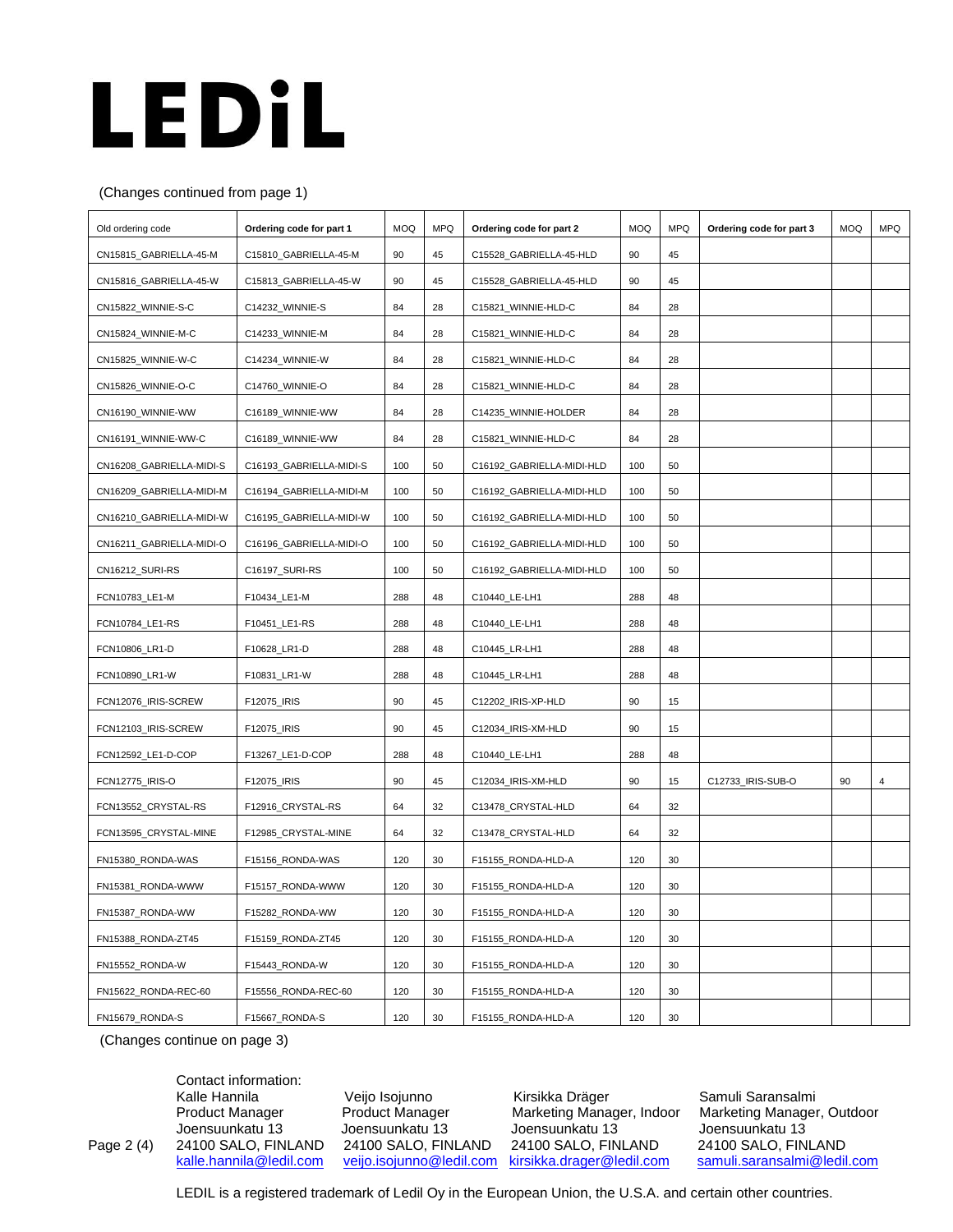

| Old ordering code      | Ordering code for part 1 | <b>MOQ</b> | <b>MPQ</b> | Ordering code for part 2 | <b>MOQ</b> | <b>MPQ</b> | Ordering code for part 3 | <b>MOQ</b> | <b>MPQ</b> |
|------------------------|--------------------------|------------|------------|--------------------------|------------|------------|--------------------------|------------|------------|
| FN15731_RONDA-WAS-B    | F15156 RONDA-WAS         | 120        | 30         | F15586_RONDA-HLD-B       | 120        | 30         |                          |            |            |
| FN15733_RONDA-ZT45-B   | F15159_RONDA-ZT45        | 120        | 30         | F15586_RONDA-HLD-B       | 120        | 30         |                          |            |            |
| FN15734_RONDA-S-B      | F15667_RONDA-S           | 120        | 30         | F15586_RONDA-HLD-B       | 120        | 30         |                          |            |            |
| FN15735_RONDA-W-B      | F15443_RONDA-W           | 120        | 30         | F15586_RONDA-HLD-B       | 120        | 30         |                          |            |            |
| FN15736 RONDA-WW-B     | F15282_RONDA-WW          | 120        | 30         | F15586_RONDA-HLD-B       | 120        | 30         |                          |            |            |
| FN15737_RONDA-WWW-B    | F15157_RONDA-WWW         | 120        | 30         | F15586_RONDA-HLD-B       | 120        | 30         |                          |            |            |
| FN15738_RONDA-REC-60-B | F15556_RONDA-REC-60      | 120        | 30         | F15586_RONDA-HLD-B       | 120        | 30         |                          |            |            |
| FN15789_RONDA-REC-90   | F15788_RONDA-REC-90      | 120        | 30         | F15155_RONDA-HLD-A       | 120        | 30         |                          |            |            |
| FN15792_RONDA-REC-90-B | F15788_RONDA-REC-90      | 120        | 30         | F15586_RONDA-HLD-B       | 120        | 30         |                          |            |            |
| FN15966_RONDA-WWW-C    | F15157_RONDA-WWW         | 120        | 30         | F15635_RONDA-HLD-C       | 120        | 30         |                          |            |            |
| FN15968_RONDA-WW-C     | F15282_RONDA-WW          | 120        | 30         | F15635_RONDA-HLD-C       | 120        | 30         |                          |            |            |
| FN15969_RONDA-W-C      | F15443_RONDA-W           | 120        | 30         | F15635_RONDA-HLD-C       | 120        | 30         |                          |            |            |
| FN15970_RONDA-S-C      | F15667_RONDA-S           | 120        | 30         | F15635_RONDA-HLD-C       | 120        | 30         |                          |            |            |
| FN15971_RONDA-WAS-C    | F15156_RONDA-WAS         | 120        | 30         | F15635_RONDA-HLD-C       | 120        | 30         |                          |            |            |
| FN15972_RONDA-ZT45-C   | F15159_RONDA-ZT45        | 120        | 30         | F15635_RONDA-HLD-C       | 120        | 30         |                          |            |            |
| FN15973_RONDA-REC-60-C | F15556_RONDA-REC-60      | 120        | 30         | F15635_RONDA-HLD-C       | 120        | 30         |                          |            |            |
| FN15974_RONDA-REC-90-C | F15788_RONDA-REC-90      | 120        | 30         | F15635_RONDA-HLD-C       | 120        | 30         |                          |            |            |
| FN15975_RONDA-WAS2-C   | F15862_RONDA-WAS2        | 120        | 30         | F15635_RONDA-HLD-C       | 120        | 30         |                          |            |            |
| FN15977 RONDA-WAS2     | F15862 RONDA-WAS2        | 120        | 30         | F15155_RONDA-HLD-A       | 120        | 30         |                          |            |            |
| FN15978_RONDA-WAS2-B   | F15862_RONDA-WAS2        | 120        | 30         | F15586_RONDA-HLD-B       | 120        | 30         |                          |            |            |
| FN15993_RONDA-O        | F15990_RONDA-O           | 120        | 30         | F15155_RONDA-HLD-A       | 120        | 30         |                          |            |            |
| FN15997_RONDA-O-B      | F15990_RONDA-O           | 120        | 30         | F15586_RONDA-HLD-B       | 120        | 30         |                          |            |            |
| FN15998_RONDA-O-C      | F15990_RONDA-O           | 120        | 30         | F15635_RONDA-HLD-C       | 120        | 30         |                          |            |            |
| FN16214_LEIA-S         | F16199_LEIA-S            | 40         | 40         | F16213_LEIA-HLD          | 40         | 20         |                          |            |            |
| FCX10851_RES-M         | F10285_ROSE-B-B-M        | 180        | 180        | CA10554_ROSE-HLD-RE-WHT  | 180        | 180        |                          |            |            |
| FCX10852_RES-D         | F10284_ROSE-B-B-D        | 180        | 180        | CA10554_ROSE-HLD-RE-WHT  | 180        | 180        |                          |            |            |
| FCX10853_RES-SS        | F10332 ROSE-B-B-SS       | 180        | 180        | CA10554_ROSE-HLD-RE-WHT  | 180        | 180        |                          |            |            |

(Changes continue on page 4)

Contact information: Page 3 (4) 24100 SALO, FINLAND 24100 SALO, FINLAND 24100 SALO, FINLAND<br>
<u>kalle.hannila@ledil.com</u> yeijo.isojunno@ledil.com kirsikka.drager@ledil.com

Kalle Hannila Veijo Isojunno Kirsikka Dräger Samuli Saransalmi<br>Product Manager Product Manager Marketing Manager, Indoor Marketing Manager Joensuunkatu 13 Joensuunkatu 13 Joensuunkatu 13 Joensuunkatu 13

Product Manager **Product Manager** Marketing Manager, Indoor Marketing Manager, Outdoor [samuli.saransalmi@ledil.com](mailto:samuli.saransalmi@ledil.com)